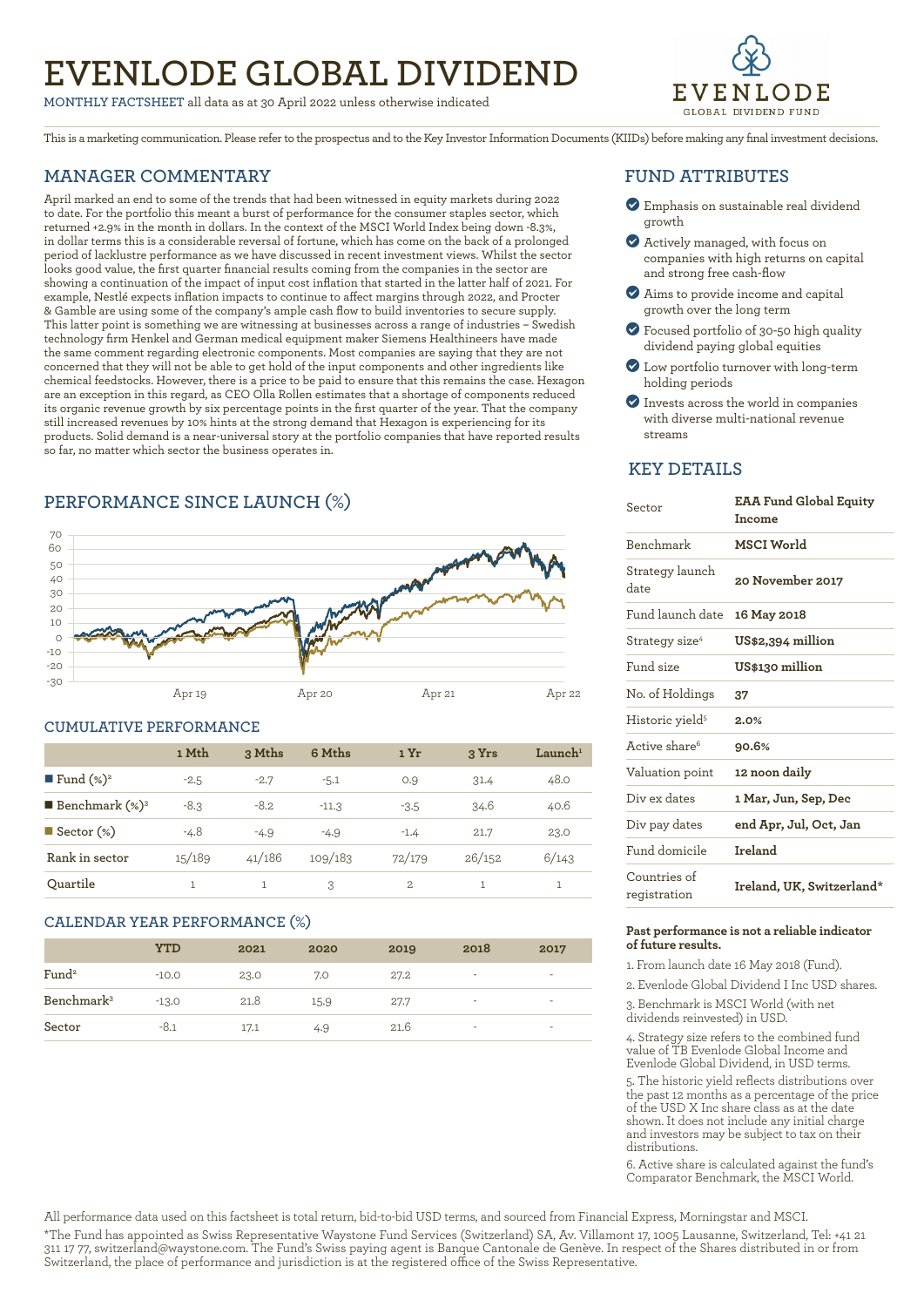

# **Sector allocation (%) Top 20 holdings (%)** Consumer Staples 27.9 Health Care 21.2 Industrials 17.3 Information Technology 16.9 Consumer Discretionary 7.5 Communication Services 6.2 Materials 1.4 Cash 1.6



 $\overline{O}$ 

| Large Cap $($ \ $\angle$ £10 bn)        | 92.5 |
|-----------------------------------------|------|
| $\blacksquare$ Mid Cap (£2 bn - £10 bn) | 5.9  |
| $\blacksquare$ Cash                     | 1.6  |

**ANNUAL DIVIDEND PAYMENTS**



### **Size allocation (%) Geographical allocation (%)**

| $\blacksquare$ Europe | 40.0 |
|-----------------------|------|
| North America         | 38.7 |
| ■ United Kingdom      | 17.6 |
| $\blacksquare$ Asia   | 2.1  |
| $\Box$ Cash           | 1.6  |

| Procter & Gamble         | 6.1  |
|--------------------------|------|
| Unilever                 | 5.1  |
| <b>Wolters Kluwer</b>    | 5.0  |
| Medtronic                | 4.8  |
| <b>RELX</b>              | 4.6  |
| Reckitt Benckiser        | 4.5  |
| Microsoft                | 4.4  |
| Nestlé                   | 4.4  |
| Sanofi                   | 3.9  |
| <b>Bureau Veritas</b>    | 3.6  |
| <b>Quest Diagnostics</b> | 3.2  |
| <b>LVMH</b>              | 3.1  |
| Roche                    | 3.0  |
| C. H. Robinson           | 2.5  |
| Henkel                   | 2.5  |
| Clorox                   | 2.4  |
| John Wiley & Sons        | 2.3  |
| GlaxoSmithKline          | 2.3  |
| Accenture                | 2.2  |
| Western Union            | 2.2  |
| Total                    | 72.1 |

Investors will own shares in Evenlode Global Dividend, not in the underlying holdings; these are the underlying assets owned by the fund

### 3 2.68 Cents per share Cents per share 2.26 2 1

2021 2022

# 37

**RISK RETURN (3 YEAR)**



■ Evenlode Global Dividend I Inc USD Shares

■ MSCI World Index



USD X Inc Shares. Cents per share figures relate to the fund's

Fund launched in 2018 as a feeder fund and became a stand-alone fund in March 2020 so annual dividend payments are just shown

financial year ended February of the relevant year.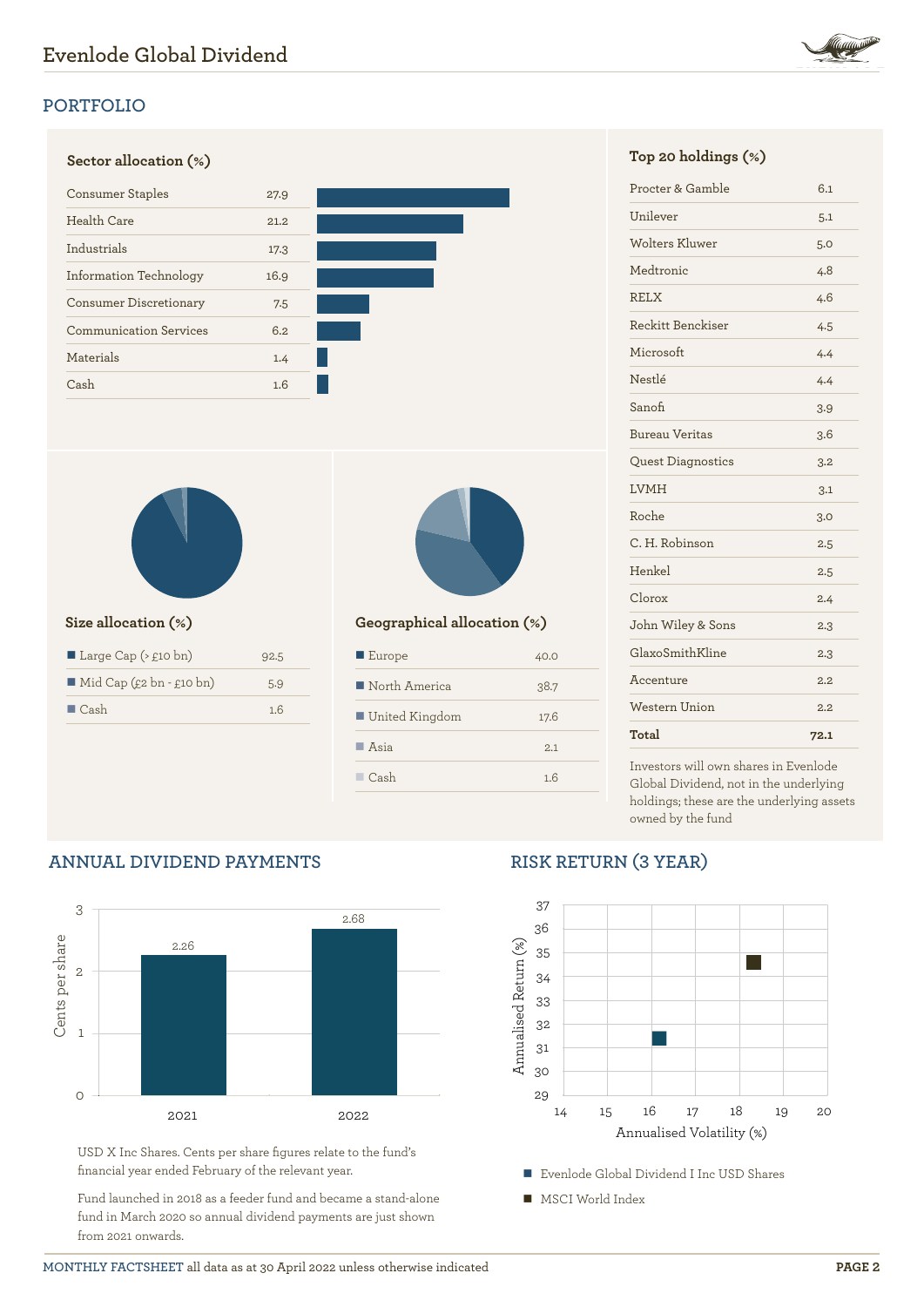

### **INVESTMENT TEAM**

**The Evenlode Investment Team totals 15 staff. Fund managers are supported by a team of analysts including three dedicated stewardship analysts, and the team works collegiately to challenge thinking and share ideas.**



**Fund Manager** Ben has been a manager of the Evenlode Global Income strategy since launch in

2017, and has worked on the TB Evenlode Income fund since launch in 2009. Ben has a doctorate from the University of Oxford and a first-class degree from University College London, both in the field of physics. He holds the Investment Management Certificate and level 1 of the Chartered Financial Analyst qualification.



**Integration into the investment process**

# **BEN PETERS CHRIS ELLIOTT CHRIS MOORE**

**Fund Manager** Chris is a fund manager on the Evenlode Global Income strategy, which launched in

2017, and on the TB Evenlode Global Equity fund, which launched in 2020. Chris is a fully qualified Chartered Financial Analyst and has a degree from the University of Cambridge in Mathematics and Economics. Prior to Evenlode, Chris worked as a senior software engineer.



**Head of Research** Chris joined Evenlode Investment Management in

February 2018 having previously been an equity research analyst at Investec Bank and Berenberg. Chris is a fully qualified Chartered Accountant and Chartered Financial Analyst, and studied Accounting and Finance at Warwick University.

### **ENVIRONMENTAL, SOCIAL AND GOVERNANCE (ESG)**



**SAWAN KUMAR Head of Stewardship**



**CHARLIE FREITAG Stewardship Analyst**



**BETHAN ROSE Sustainable Investment Analyst**

We consider engagement with companies as an opportunity. Discussing challenges with companies enables us to understand their business context and obtain more information about their mitigation of and resilience to<br>the risks that we perceive. Ultimately though we are seeking to create long-term value for our clients through<br>im

### **Our ongoing commitment**

### Signatory of:



Evenlode Investment Management became a signatory to the United Nations Principles for Responsible Investment (UNPRI) in 2018. By becoming signatories, we commit to implementing these principles and incorporating environmental, social and governance factors into our investment process to help enhance returns and better manage risk for our clients.

? Strategy & Governance: A+

- ? Integration: A+
- ? Engagement: A
- **Proxy Voting: A**

**Recent publications for download**

- ? **[UNPRI Assessment Report](https://evenlodeinvestment.com/resources/stewardship-assets/2020-Assessment-Report.pdf)**
- ? **[Responsible Investment Report](https://evenlodeinvestment.com/resources/stewardship-assets/Evenlode-Investment-Annual-Responsible-Investment-Report-2021.pdf)**
- ? **[Carbon Emissions Report](https://evenlodeinvestment.com/resources/stewardship-assets/Evenlode-Portfolio-Carbon-Emissions-Report-2021.pdf)**





Data as at 31 March 2022. Based on 99.9% of AUM. MSCI ESG Fund ratings are intended to measure the resilience of funds to long-term risks and opportunities arising from environmental, social and governance issues.

### **Morningstar® Ratings**



Morningstar Sustainability Rating™

Ratings as at 31 March 2022. Based on 100.0% of AUM. The Morningstar® Sustainability Rating<sup>TM</sup> is intended to measure how well the issuing companies of the securities within a fund's portfolio holdings are managing their environmental, social, and governance risks and opportunities relative to the fund's Morningstar Global Category peers.



Ratings as at 31 December 2021. Based on 99.0% of AUM. The Morningstar® Low Carbon Designation™ is intended to allow investors to easily identify low-carbon funds across the global universe. The designation is an indicator that the companies held in a portfolio are in general alignment with the transition to a low-carbon economy.

© 2021 Morningstar. All rights reserved. The information contained herein: (1) is proprietary to Morningstar and/or its content providers; (2) may not be copied or distributed; and (3) is not warranted to be accurate, complete, or timely. Neither Morningstar nor its content providers are responsible for any damages or losses arising from any use of this information. Past performance is no guarantee of future results. MSCI ESG Research LLC's ("MSCI ESG") Fund Metrics and Ratings (the "Information") provide environmental, social and governance data with respect to underlying securities within more than 31,000 multi-asset class Mutual Funds and ETFs globally. MSCI ESG is a Registered Investment Adviser under the Investment Advisers Act of 1940. MSCI ESG materials have not been submitted to, nor received approval from, the US SEC or any other regulatory body. None of the Information constitutes an offer to buy or sell, or a promotion or recommendation of, any security, financial instrument or product or trading strategy, nor should it be taken as an indication or guarantee of any future performance, analysis, forecast or prediction. None of the Information can be used to determine which securities to buy or sell or when to buy or sell them. The Information is provided "as is" and the user of the Information assumes the entire risk of any use it may make or permit to be made of the Information.